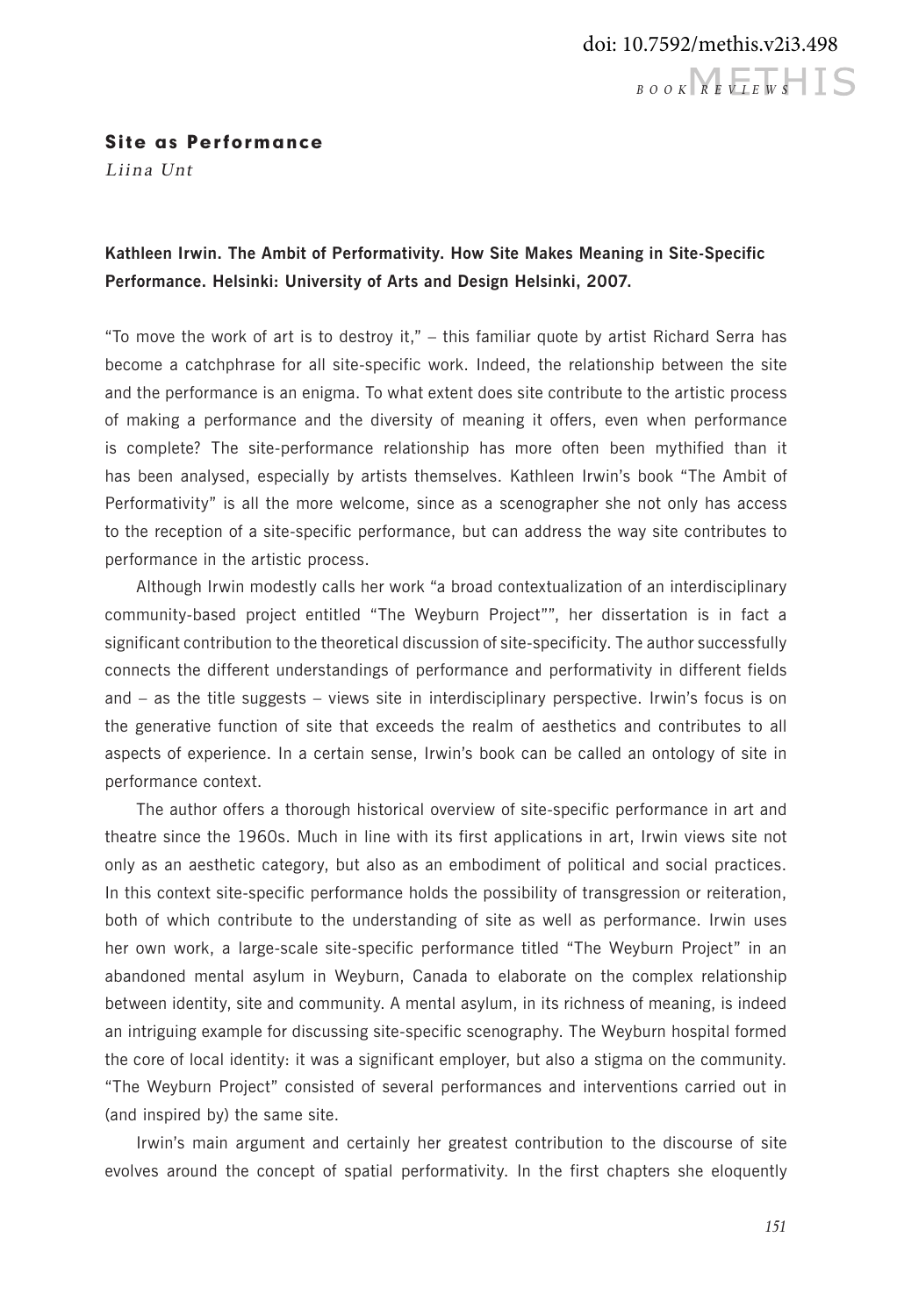## $MET_{UVA}T_{UVT}$

connects the debates on performance in art theory and theatre studies. To prove her central point – how space is generative of meaning in a performance – Irwin extends the connection to the notions of performance and performativity in linguistics (*sensu* Austin). She studies the normative practices that construct the identity of a particular site and its relationship to the material body of the site. She argues that the process, how the physical site starts to embody certain meanings and values, is comparable to Butler's concept of performative practices in gender studies. Thus, in Irwin's view, all sites have a performative nature and can be viewed as potential heterotopias. A theatre (or art) performance questions the borders of reality and fiction. Since site is available at all times in its physical presence, it opens a negotiation between the past of the site and its inevitable absence. The concept of spatial performativity extends beyond the usual discussion of site-related cultural and/or personal narratives, memories, emotions that participate in the performance. In Irwin's own words, spatial performativity is "a way of addressing how site relentlessly inserts itself into the way meaning is created within the double contexts of "found-live" space and performance space" (p. 80).

Irwin suggests that sites are performative as such; the liminal situation of an artistic performance only acts a catalyst and frames the spatial performativity. The way site contributes to the performance is fragmentary and citational. On the practical level of reception, not all layers of the site are available to the same extent. Knowledge about the site, the values and meanings it embodies, influence the reading of the performance as well as the site. The absence of certain layers and the surplus of meaning created by the subjectivity of experience constitute the backbone of the collage-like nature of site-specific aesthetic experience. "The Weyburn project", as an assemblage of performances, illustrates this type of fragmentation well. Within the context of postmodern aesthetics (Charles Jencks, Gilles Deleuze, Lucy R. Lippard) Irwin welcomes the citational effect of spatial performativity.

However, this welcoming approach sidelines the question of the artist's contribution. In her analysis of diverse overlapping meanings, the author does not make room for the description of the artistic process of selecting, filtering, and integrating the meanings into the totality of the performance. Her position is not far from suggesting that site makes meaning regardless of the artist's intentions and the artist merely bears witness to it. In so doing, Irwin casts the artist into the role of a receiver, whose position is similar to that of the audience. The scenographer/artist has no power of influence over the performative aspects of site. With this claim Irwin undermines her second objective (p. 119, 138) – to discuss the role of the scenographer/artist in the site-specific performance.

By not elaborating on the artistic process, Irwin leaves the position of the artist rather ambiguous. Her concluding description of a scenographer's work states that a scenographer considers the historical and social contexts of the site and "employs these perspectives and nuances to make dense the experience of performance in and through that place" (p. 125).